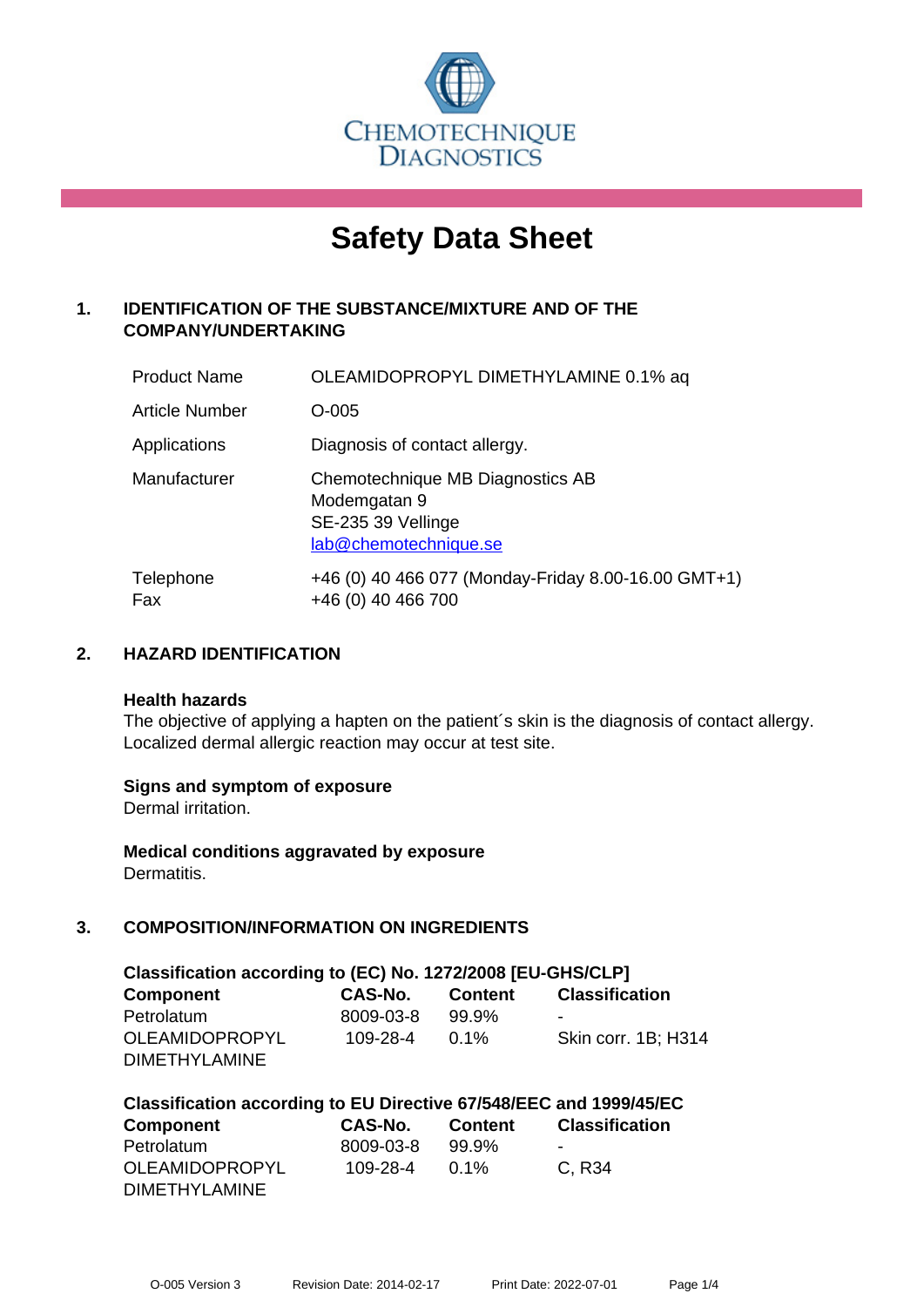## **4. FIRST AID MEASURES**

## **Emergency and first aid procedures**

Obtain medical attention.

# **5. FIRE-FIGHTING MEASURES\***

#### **Suitable extinguish media**

CO2, powder or water spray. Fight larger fires with water spray or alcohol resistant foam.

# **For safety reasons unsuitable extinguishing agents**

Water with full jet.

## **Special protective equipment for fire-fighters**

Wear self-contained respiratory protective device. Wear fully protective suit.

\*Data is shown for petrolatum only

## **6. ACCIDENTAL RELEASES MEASURES**

**Steps to be taken if material is released or spilled** Contain and place in a closed container.

## **7. HANDLING AND STORAGE**

**Precautions to be taken in handling and storage** Store dark at 5-8°C. Avoid extended exposure to light. Store in a well-sealed container. FOR EXTERNAL USE ONLY.

# **8. EXPOSURE CONTROLS/PERSONAL PROTECTION**

**Respiratory protection** Not required.

**Ventilation** Local exhaust.

**Protective gloves** Disposal gloves.

## **Eye protection**

Not required with normal use.

## **Work/Hygienic practices**

Wash hands after each use.

# **9. PHYSICAL AND CHEMICAL PROPERTIES**

Odour **Odourless** 

Appearance Cloudy White Liquid

Melting point\* 50-55° C

Boiling point\* No data available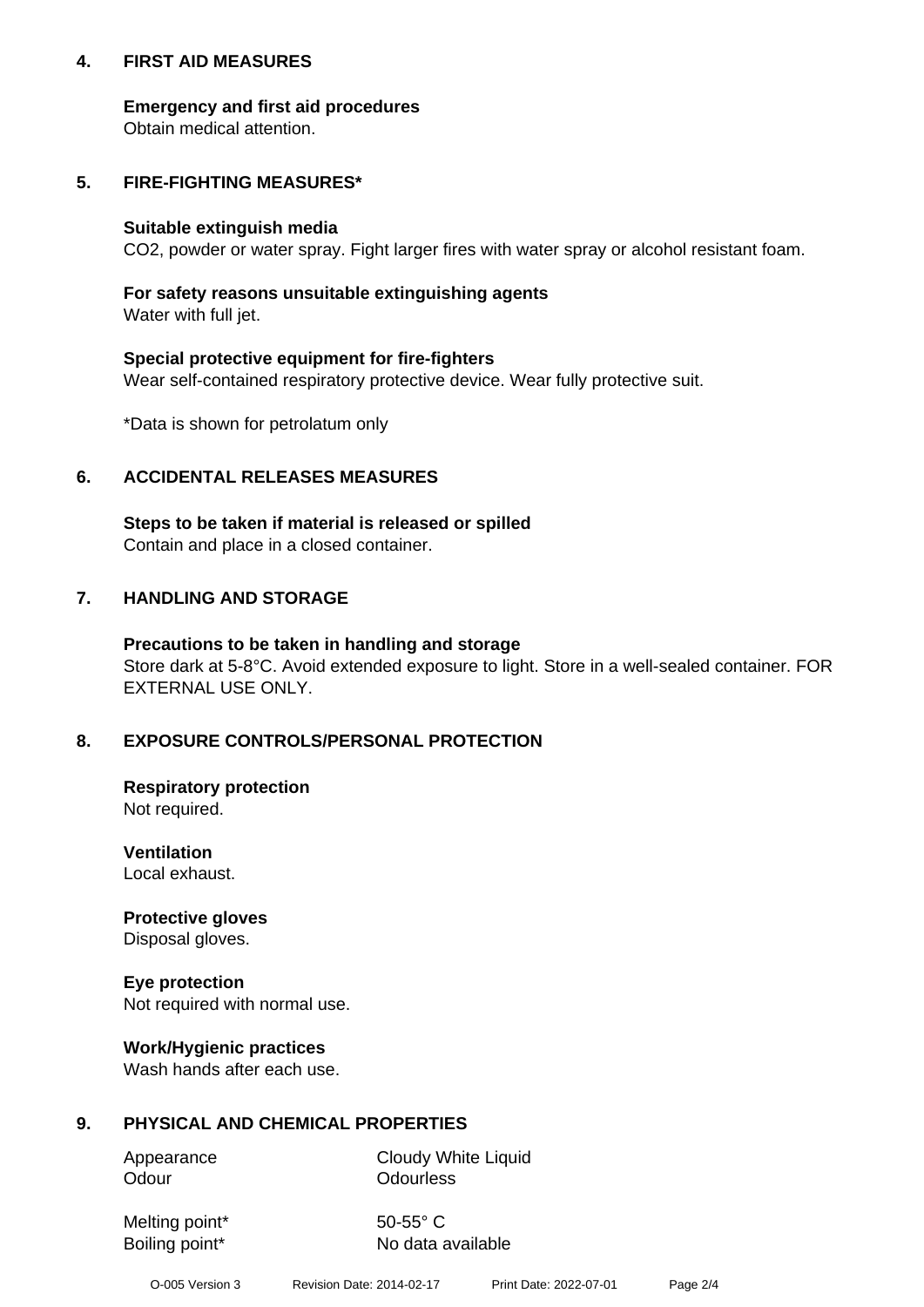Flash point\* >100°C Density\* No data available. Solubility in/Miscibility with Water\*

Self ignition\* Product does not self ignite.<br>
Danger of explosion\* Product does not present an Product does not present an explosion hazard. Insoluble

\*Data is shown for petrolatum only

# **10. STABILITY AND REACTIVITY**

## **Incompability**

May react with strong oxidizing agents.

## **Stability**

Stable at recommended storage conditions.

#### **Hazardous byproducts**

Combustion may generate CO, CO2 and other oxides.

## **Hazardous polymerization**

Will not occur.

## **11. TOXICOLOGICAL INFORMATION**

No data available.

## **12. ECOLOGICAL INFORMATION**

No data available.

## **13. DISPOSAL CONSIDERATIONS**

## **Waste disposal method**

Comply with federal, state/provincial and local regulation.

## **14. TRANSPORT INFORMATION**

Not dangerous goods.

## **15. REGULATORY INFORMATION**

The classification is according to the latest editions of the EU lists, and extended by company and literature data.

## **16. OTHER INFORMATION**

## **Text of H-statements and R-phrases mentioned in Section 3**

| Skin corr. 1B<br>H <sub>3</sub> 14<br>C | Corrosive                 | Skin corrosion (Category 1B)<br>Causes severe skin burns and eye damage |          |
|-----------------------------------------|---------------------------|-------------------------------------------------------------------------|----------|
| O-005 Version 3                         | Revision Date: 2014-02-17 | Print Date: 2022-07-01                                                  | Page 3/4 |